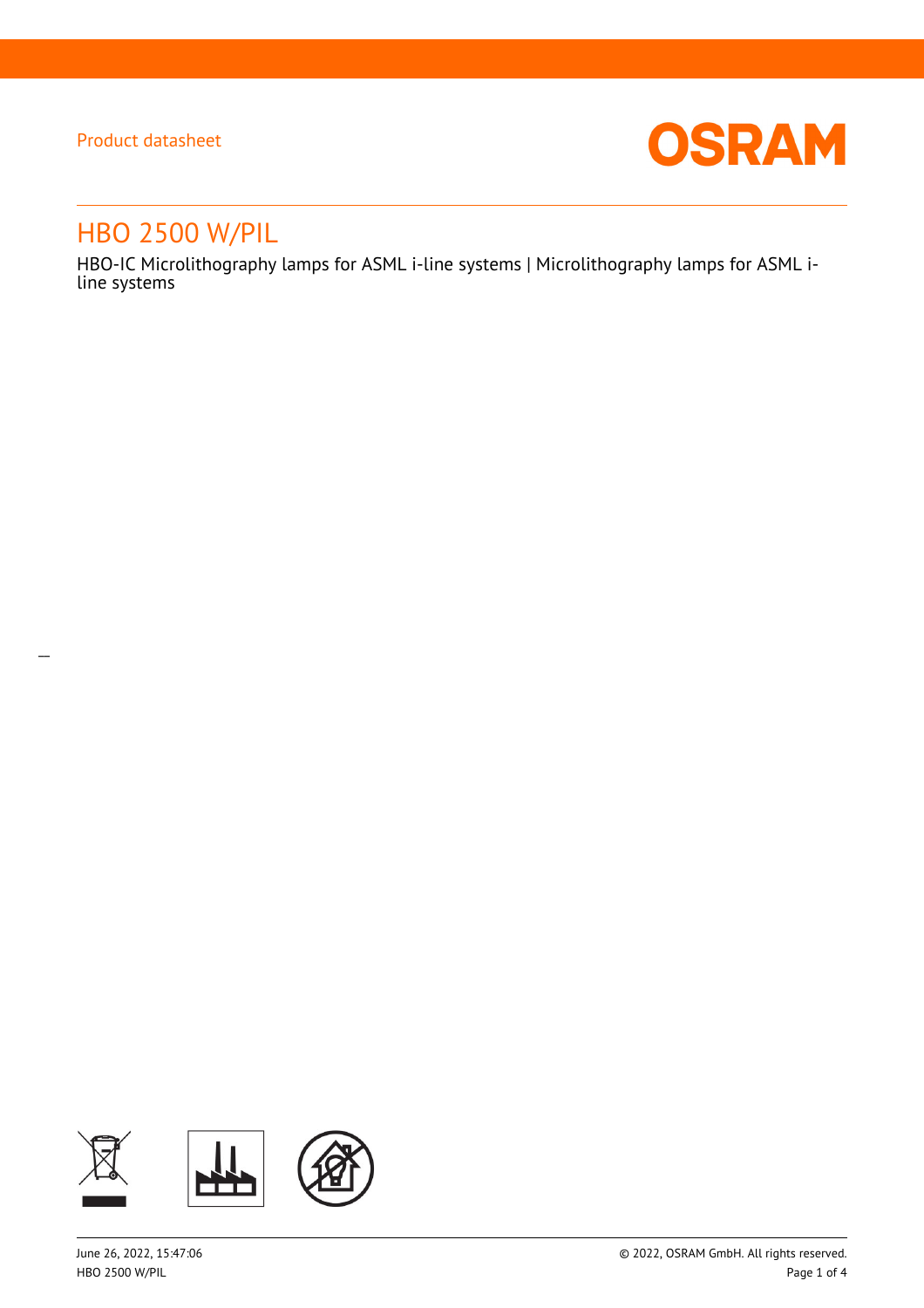#### Technical data

## **Electrical data**

| Nominal voltage        | 28.0 V    |
|------------------------|-----------|
| <b>Nominal current</b> | 90 A      |
| Type of current        | DC.       |
| Rated wattage          | 2500.00 W |
| Nominal wattage        | 2500.00 W |

## **Dimensions & weight**



| <b>Diameter</b>                             | $62.0$ mm        |
|---------------------------------------------|------------------|
| Length                                      | 340.0 mm         |
| Length with base excl. base pins/connection | 312.50 mm        |
| Light center length (LCL)                   | 149.0 mm $^{1}$  |
| Electrode gap cold                          | $7.0 \text{ mm}$ |

1) Distance from end of base to tip of anode or cathode (cold)

## **Additional product data**

| Base anode (standard designation)   | SFa30-6/50 <sup>1)</sup> |
|-------------------------------------|--------------------------|
| Base cathode (standard designation) | SFc30-6.5/50             |

 $1)$  With cooling fins and cable connection (M  $10)$ 

## **Capabilities**

| Cooling                 | Forced $1$          |
|-------------------------|---------------------|
| <b>Burning position</b> | Other $\frac{2}{3}$ |

1) Maximum permissible base temperature: 200 °C

2) Anode on top

## **Environmental information**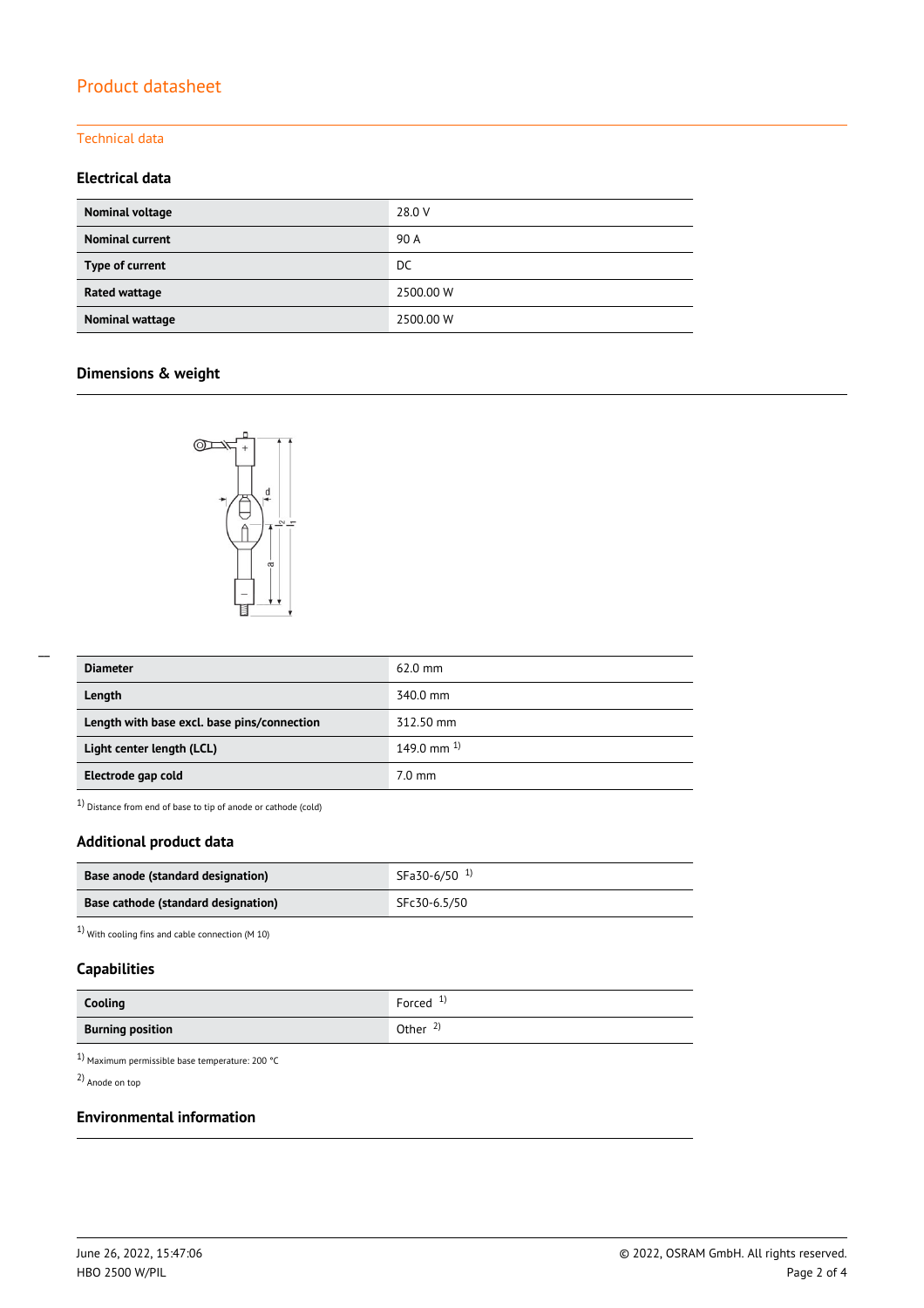# **Information according Art. 33 of EU Regulation (EC) 1907/2006 (REACh)**

| Date of Declaration               | 01-01-2022                                                                                            |  |  |
|-----------------------------------|-------------------------------------------------------------------------------------------------------|--|--|
| <b>Primary Article Identifier</b> | 4050300947396                                                                                         |  |  |
| Candidate List Substance 1        | Lead                                                                                                  |  |  |
| CAS No. of substance 1            | 7439-92-1                                                                                             |  |  |
| <b>Safe Use Instruction</b>       | The identification of the Candidate List substance is<br>sufficient to allow safe use of the article. |  |  |
| Declaration No. in SCIP database  | 7eee76a5-c4d5-4b9f-b456-ddffe12f4ebb                                                                  |  |  |